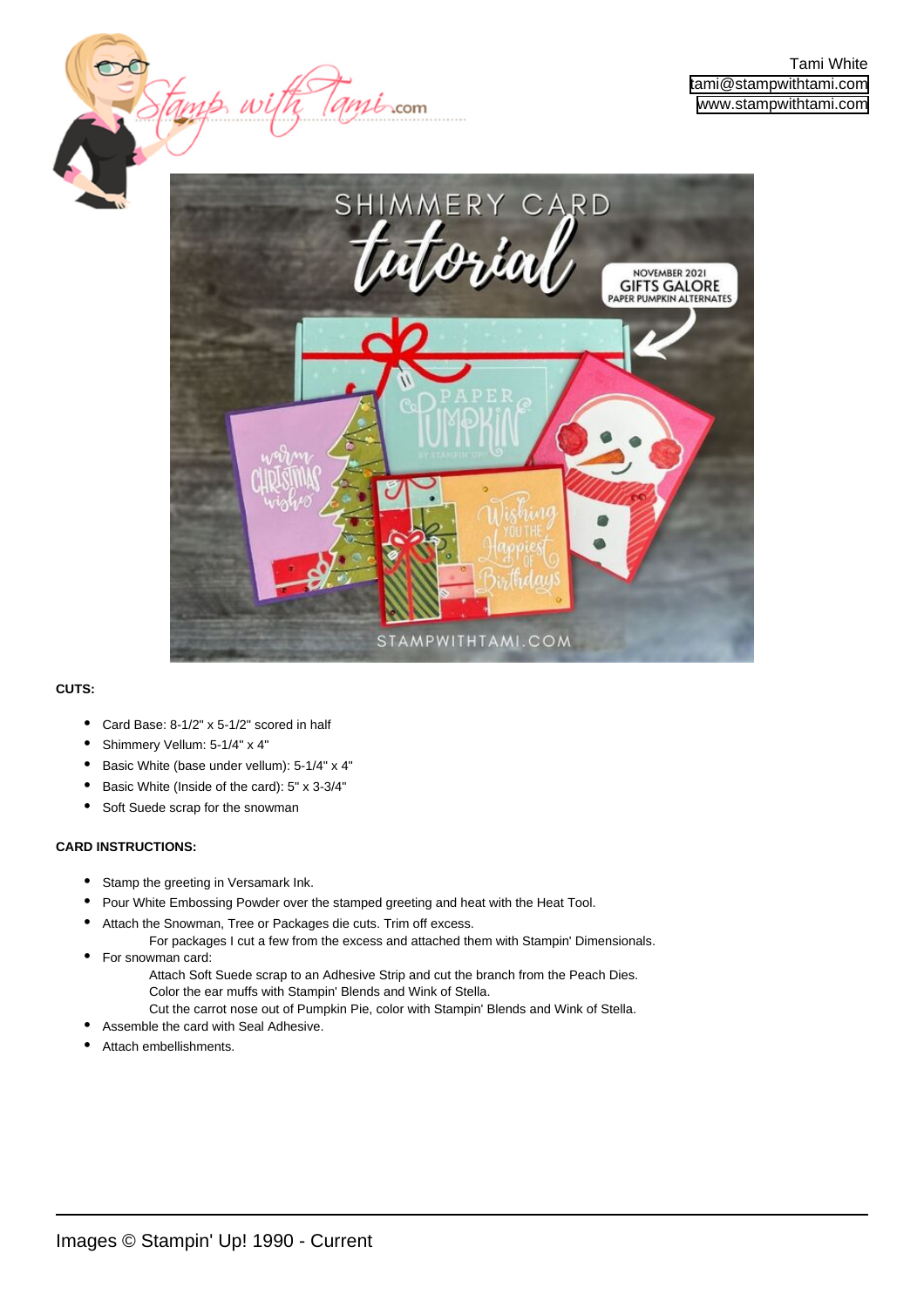## Shimmer Cards with Gifts Galore PPX

Tami White [tami@stampwithtami.com](mailto:tami@stampwithtami.com) [www.stampwithtami.com](http://www.stampwithtami.com)

| $HAPPY$ (tättte-bät-teite)<br><b>BIRTHDAY</b><br>HAPPY<br>B-DAY<br>rpiesi<br>Dirthdays<br>it's your day! | love, Joy Ehappines<br>$-10^{16}$<br>season                                |                                                                            |                                                                                     |                                                                        |
|----------------------------------------------------------------------------------------------------------|----------------------------------------------------------------------------|----------------------------------------------------------------------------|-------------------------------------------------------------------------------------|------------------------------------------------------------------------|
| Happiest Of<br><b>Birthdays Cling</b><br>Stamp Set -<br>152539<br>Add to Cart                            | Encircled In<br>Warmth Cling<br>Stamp Set -<br>156449<br>Add to Cart       | <b>Gifts Galore Paper</b><br>Pumpkin Refill Kit -<br>159424<br>Add to Cart | <b>Prepaid Paper</b><br>Pumpkin<br>Subscription 1-<br>Month - 137858<br>Add to Cart | 2021-2023 In<br><b>Color Shimmer</b><br>Vellum - 155616<br>Add to Cart |
|                                                                                                          |                                                                            |                                                                            |                                                                                     |                                                                        |
| Basic White 8-1/2"<br>X 11" Cardstock -<br>159276<br>Add to Cart                                         | Poppy Parade 8-<br>$1/2$ " $X$ 11"<br>Cardstock -<br>119793<br>Add to Cart | Pumpkin Pie 8-1/2"<br>X 11" Cardstock -<br>105117<br>Add to Cart           | Soft Suede 8-1/2"<br>X 11" Cardstock -<br>115318<br>Add to Cart                     | Gorgeous Grape<br>8-1/2" X 11"<br>Cardstock -<br>146987<br>Add to Cart |
|                                                                                                          |                                                                            |                                                                            |                                                                                     |                                                                        |
| <b>Basics Embossing</b><br>Powders - 155554<br>Add to Cart                                               | <b>Heat Tool - 129053</b><br>Add to Cart                                   | Poppy Parade<br>Stampin' Blends<br>Combo Pack -<br>154958                  | Pumpkin Pie<br>Stampin' Blends<br>Combo Pack -<br>154897                            | Wink Of Stella<br>Clear Glitter Brush<br>$-141897$<br>Add to Cart      |
|                                                                                                          |                                                                            | Add to Cart                                                                | Add to Cart                                                                         |                                                                        |